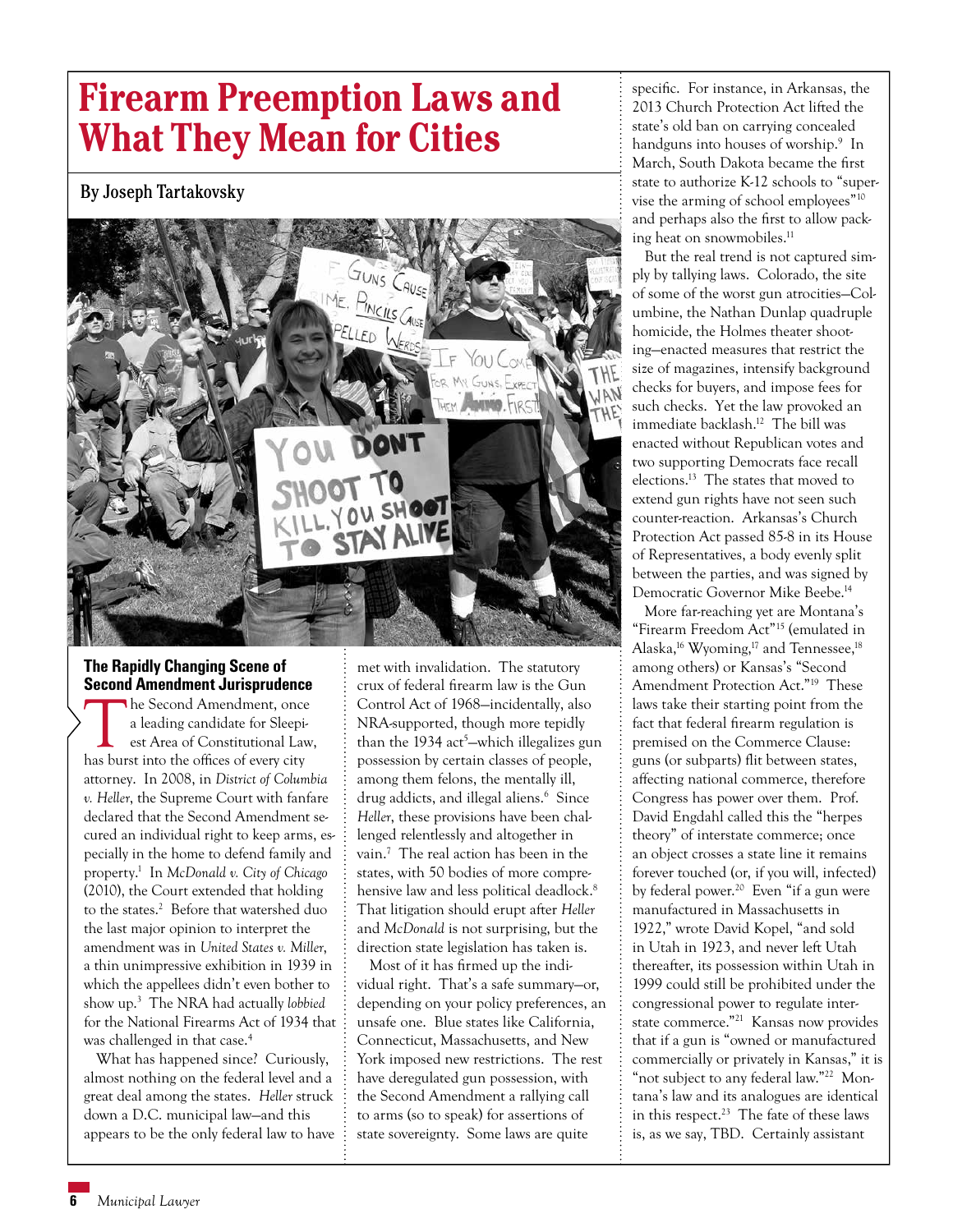U.S. attorneys know how to make an argument about "substantial effects."24

## **Gun Preemption Laws**

But one less flashy trend in state firearm law has flown under the radar though not yours, perhaps—because it seems either too innocuous or complex (at least to journalists). These are newly strengthened or expanded state firearm *preemption* laws. They generally bar a city or county from enacting firearmrelated regulations. Preemption laws historically have had a simple purpose: to resolve, in advance, conflicts between the laws of two jurisdictions by having the one with superior authority declare that in a particular area of law, its laws should be understood to displace the inferior jurisdiction's enactments on the same subject matter.

In June I made a study of every state statute (and one constitutional provision) that contains a firearm-preemption provision. They vary impressively and are rife with exceptions and dizzying cross-references. But I was able to draw some conclusions and make some categorizations that I invented for the purpose. (The full list with citations is in Appendix A.)

- •45 states have a preemption statute (or a constitutional provision, in NM's case) that restricts what their cities can and cannot do with regard to regulating guns.
- •12 states have what amount to absolute preemption provisions ("high"). This means that on the face of the law no municipal regulation is allowed and no exceptions are made. These are AR, IN, IA, KY, MI, NM, OR, PA, RI, SD, VT, UT.
- •29 states are in the middle and allow local jurisdictions to regulate some aspects of guns ("medium"). This means that the state preempts local regulation but makes one or more exceptions. These are AL, AK, AZ, FL, GA, DE, ID, KS, LA, ME, MD, MN, MS, MO, MT, NB, NV, NC, ND, OH, OK, SC, TN, TX, WA, VA, WV, WI, WY.

•Many states limit exceptions to

**Why do we care about firearm preemption laws? Because in a nation of 80 million gun owners, any particular gun law is liable either to offend some as too restrictive or frighten others as too permissive.**

firearm discharge within city limits and zoning ordinances. Other states make numerous exceptions. Alaska, a high-medium state, has most of the common exceptions: a city can regulate discharge of guns "when there is a reasonable likelihood that people, domestic animals, or property will be jeopardized"; it can apply zoning restrictions to gun dealers; it can prohibit guns in the "restricted access area of municipal government buildings"; and it can levy taxes on gun sales.<sup>25</sup>

- •Four states have partial pre-emption ("low"). This means that preemption exists but its scope is limited, say, to handguns only. These are AL, CA, CO, and IL.26
- •One state expressly permits local regulation of firearms. This is NJ.
- •Four states appear to have no firearm preemption statute. These are HI, NJ, MA, NY. HI and MA have extensive licensing requirements that presume local cooperation.
- •No statute mentions local "discretion." There are only exceptions to the pre-emption provisions. For example, five states specifically exempt

the city's regulation of *employees* from the general preemption law. These are AZ, FL, GA, NC, and VA. •Seven states provide for civil penalties or create causes of action against local officials who violate the preemption law. These are AR (recovery of firearms), FL (civil fines and damages capped at \$100,000), KY (civil suit without immunity and criminal misdemeanor penalties), ME (civil suit but only in very limited circumstances), OH (prevailing plaintiffs gets costs and attorneys' fees), OK (civil cause of action against individual or city for rights violated "pursuant to the protection of the preemption provisions"), VA (prevailing plaintiffs get attorneys' fees, expenses, and costs).

•FL and KY's new statutes (2011 and 2012) impose the toughest penalties on officials.

## **The Consequences of Preemption Laws**

Why do we care about firearm preemption laws? Because in a nation of 80 million gun owners, $^{27}$  any particular gun law is liable either to offend some as too restrictive or frighten others as too permissive. To say that a town can't pass laws "relating to" firearms (as so many municipal ordinances do, directly or incidentally) is to affect a staggeringly broad sweep of regulation. Preemption laws seem mostly to have had their legislative target in a big city's heavy restrictions and registration requirements—the classic fights include San Francisco vs. Sacramento, Philadelphia v. Harrisburg, and Louisville v. Frankfort—but a preemption law can actually work both ways. Georgia's preemption law might well preclude the "Family Protection Ordinance" of Nelson, Georgia, which would require "every head of household to maintain a firearm."28 The 913-resident town is

*Continued on page 8*



**Joseph Tartakovsky** is an associate in the San Francisco office of Gibson, Dunn & Crutcher, practicing in the firm's Litigation Department. Prior to joining the firm, he clerked for the Hon. Paul K. Kelly, Jr. of the United States Court of Appeals for the Tenth Circuit. His writings have appeared in the *New York Times*, *Wall Street Journal* and *Los Angeles Times*, among others. He is a 2011 *magna cum laude* graduate of Fordham Law School.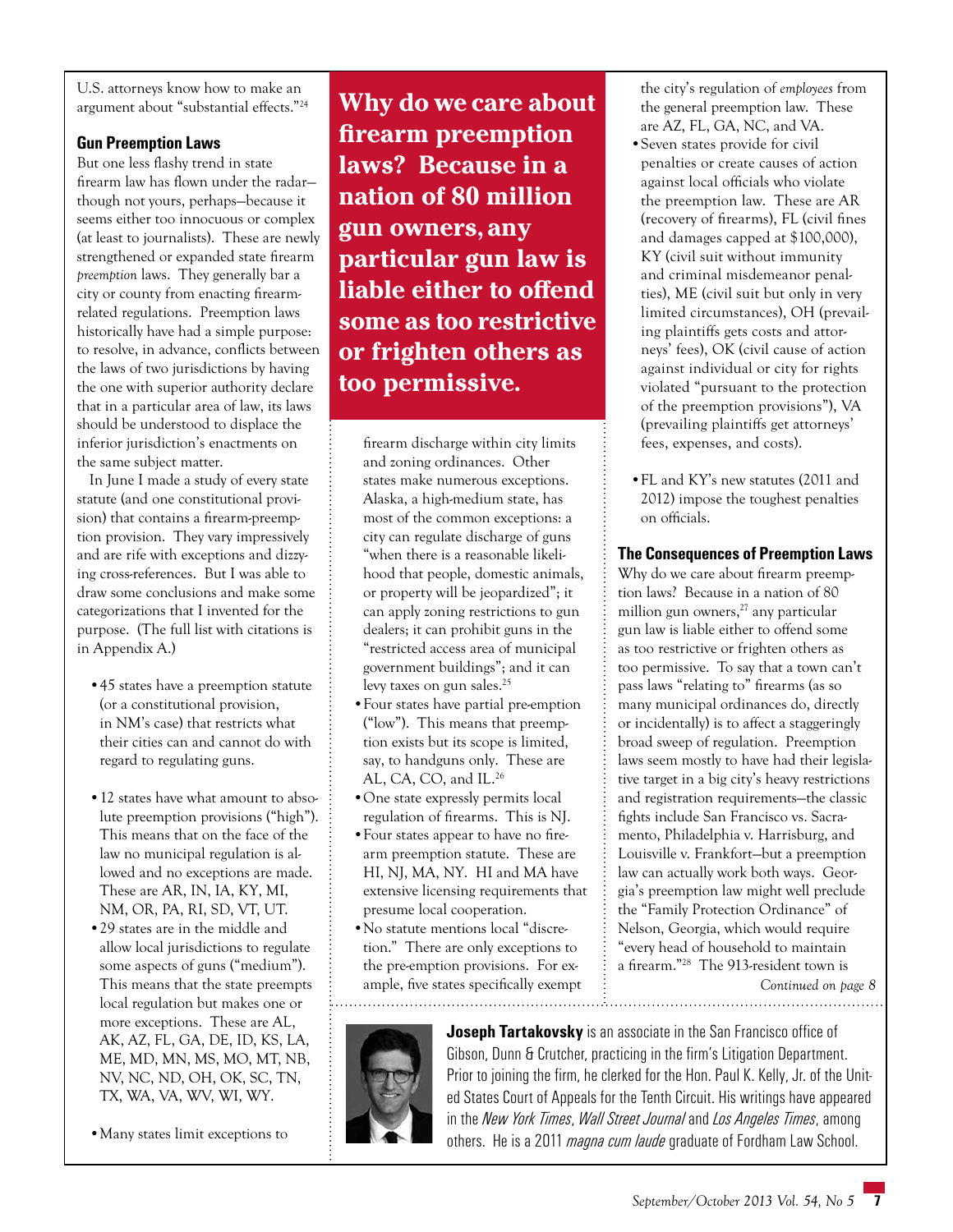## **Firearm Preemption Laws** *Cont'd from page 7*

blissfully free of serious crime and said it won't enforce the "symbolic" ordinance.<sup>29</sup> But a lawsuit filed against it by the Brady Center to Prevent Gun Violence is quite non-symbolic—nor are the costs the city will incur to defend against it.<sup>30</sup>

This spring, as Louisville, Kentucky, celebrated its third NCAA basketball championship, its devoted city attorneys were thinking hard about how to interpret Kentucky Revised Statute (KRS) § 65.870, enacted in July 2012, a law with the distinction of being the only firearm preemption law to *criminalize* preemption violations by local officials. (By the way, the representative who introduced it is a "conservative Democrat.") Did this mean the city couldn't bar guns from schools, libraries, or courthouses? Must city zoning rules yield to home-made shooting ranges? Did the state really mean to prohibit the police from regulating its own gun usage and training? Can Louisville impose fines for improper disposal of live ammunition?

Gun rights frequently collide with other rights, especially those bearing on public safety. In fact, preemption laws are *designed* for these inevitable conflicts. Yet many of the 44 firearm preemption statutes make no exceptions (even for local law enforcement), even though any sensible legislator would concede that these exceptions exist. They would probably agree that a city jail can ban people from entering with weapons or that a board of supervisors can forbid the recreational discharge of guns at 3 a.m. in residential neighborhoods. No law can cover every contingency. In the meantime, hundreds-- even thousands, of local officials—aldermen, city attorneys, police chiefs—must deal with the law while trying to keep citizens safe. Some have thrown up their hands. As Stuart, Florida, faced the Sunshine State's tough new preemption law,

City Manager Paul Nicoletti said there is too much risk as fines for violating the new law can reach \$5,000 per official. Officials also face the potential of being removed from office. "Because the sanctions are so severe we're just pulling them out," Nicoletti said of the

**Gun rights frequently collide with other rights, especially those bearing on public safety. In fact, preemption laws are designed for these inevitable conflicts. Yet many of the 44 firearm preemption statutes make no exceptions (even for local law enforcement), even though any sensible legislator would concede that these exceptions exist.**

language addressing firearms in city ordinances. "That way we don't have to deal with the issue…."31

### **The Louisville Experience**

The challenge facing Louisville—which I've worked for on a pro bono basis—is of particular significance because of the harshness of its provisions. I do not hesitate to call them that: they lay down career-threatening criminal penalties that appear to threaten even city officials who act in good faith to comply with the law. (The statute goes so far as to penalize violations of its "spirit," a jurisprudential novelty.) As the Firearm Freedom Acts demonstrate, gun laws across the nation are modeled on one another and enacted, *seriatim*, quickly. Kentucky's law is a fearsome new template from the perspective of a municipal attorney. For that reason I outline two promising avenues of challenge. Their appeal is that instead of challenging the state's regulatory power or gun policy, a city can argue that a law like Kentucky's, when so incautiously drafted, poses serious problems under the U.S. Constitution's Speech and Due Process Clauses.

**Free Speech**: In a fraught area like firearm policy, hunters, parents of victims of shooting violence, schoolboard presidents—everyone else has the right to speak out. (However much you may regret the fact, even city council reps have speech rights.) Yet Kentucky declared that "any" official "action" or "policy" may (1) constitute the criminal offense of "official misconduct" or (2) expose offending officials to a new civil cause of action without official immunity.32 In Louisville, a metropolitan area of three-quarters of a million people, it seems inevitable that some speech, if not a great deal of it, will trigger this law. All that needs to happen is that someone must assert that the official's speech, whether an offhand remark or anti-gun commentary, rose to the level of an official "policy." This will mean self-censorship, and in this way KRS § 65.870 may effectively prohibit "public discussion of an entire topic."33 Even when a law "may not appear to be about freedom of expression at all" since the "statute on its face does not punish the use of communications"—a closer look can reveal otherwise.34

Hypotheticals are easily devised. KRS § 65.870's sweeping application to "policy," "executive or legislative action," and violations of its "spirit"35 could discourage a police chief from advising cadets about pistol storage. Policemen at Louisville International Airport could be sued for keeping loaded rifles away from indoor passenger pick-up areas in obedience to airport policy. Nurses in city hospitals may be obligated to ignore hospital regulations against visitors wearing holstered guns in sickrooms. Or, as happened a few years ago, three Louisville police officers were sued for detaining a man after a concerned citizen saw him carrying a sidearm in downtown Louisville.36 In fact the man lawfully possessed the gun, but the court ruled that the officers had qualified immunity against his false-arrest claim since they made the decision to stop him in good faith.37 Under § 65.870 it is unclear that the officers could have avoided liability.38

Whether gun-themed speech will amount to a "policy" is not even the main problem. It's that the speaker has to undergo a possibly bankrupting civil suit or humiliating prosecution to find out. For policymakers, the statute may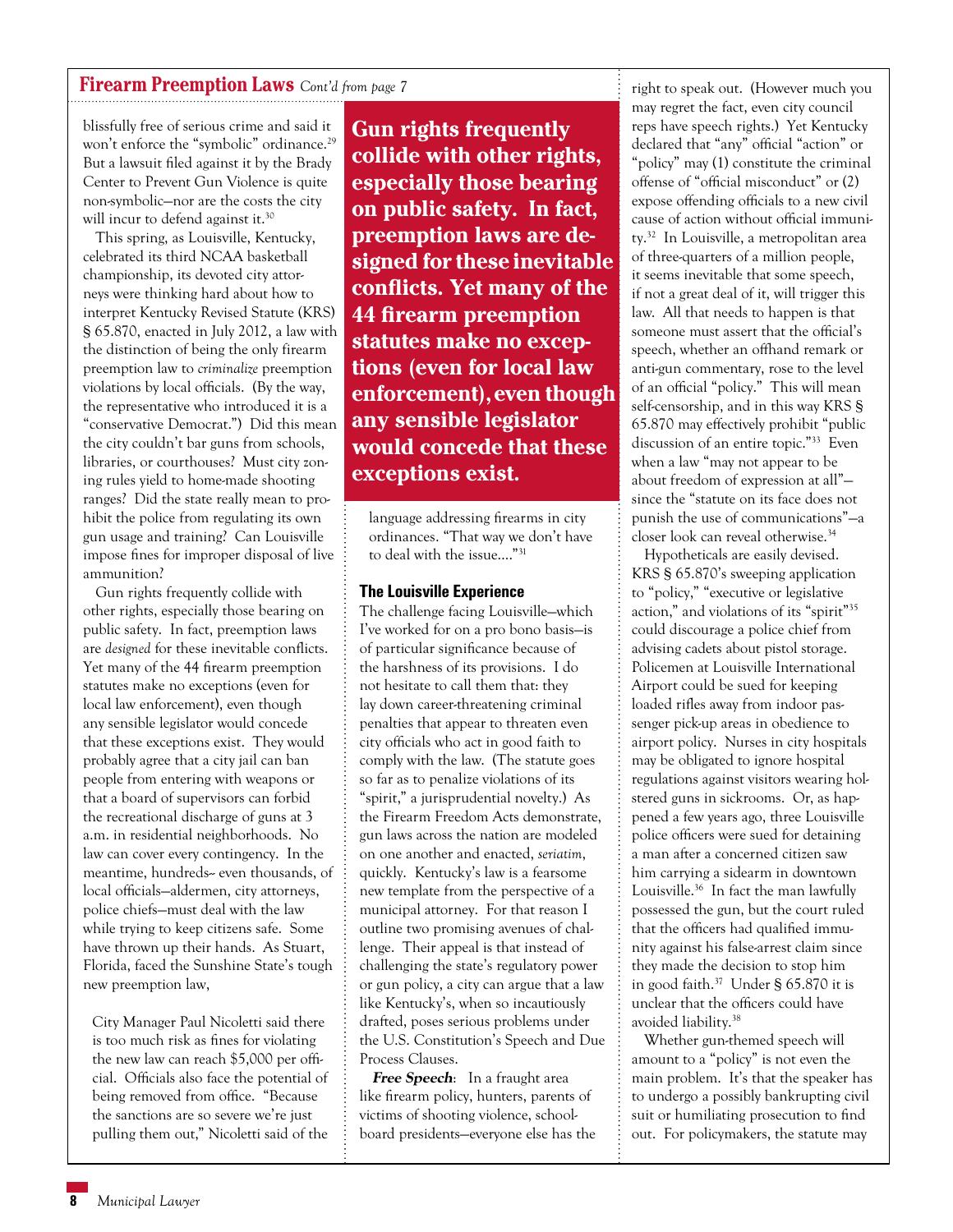criminalize not only formal acts like issuing an ordinance, but also communications in town-hall meetings or newsletters—so long as a litigious citizen or aggressive prosecutor construes the speech as violating the statute's "spirit." A city could argue that a law so clearly burdening policy discussion is facially content-based<sup>39</sup> and presumptively invalid.40 If a court agrees that KRS § 65.870 is content-based, the state would have to show, with hard evidence, narrow tailoring and compelling interests.<sup>41</sup> It would have to show that its interest in enforcing state law in local jurisdictions or in preventing a patchwork of conflicting local regulations justifies the chill imposed by the law's penalty provisions, not least because other states seem able to accomplish these ends without such measures.<sup>42</sup> The United States Courts of Appeal have held that "even minimal infringement upon First Amendment values constitutes irreparable injury sufficient to justify injunctive relief."43

A Kentucky city attorney might ask: Does anything in § 65.870's legislative history suggest that Kentucky had been unable to enforce its firearm law? Is there a record of defiance or evasion by Louisville or other local governments? Is there some defect in standard remedies like injunctive or declaratory relief, formal complaints, or opinions from the attorney general? It happens that in 1999 Kentucky's Attorney General stated that a particular Louisville gun ordinance was invalid.44 If the ordinance is no longer on Louisville's books, does that suggest compliance? Does the state preempt municipalities on other subjects without civil or criminal penalties? Are exceptions made for regulations against guns near schools, playgrounds, mental-health facilities, jails, stadiums, police stations, or power plants? Are there exemptions for gun use by law enforcement, or in educational seminars, or in museums? Any emergency exception?

KRS § 65.870, as drafted, may punish local officials for objectively reasonable interpretations of law that turn out, after litigation, to be incorrect. This is the essence of preemption disputes: did a city, despite its best efforts, cross into

preempted territory? It's usually a close question that only a laboring judge can resolve. For instance, in 2002, a challenge was brought under a prior, milder version of the Kentucky preemption law against the cities of Dayton and Bellevue for ordinances that limited where gun stores could operate.45 An appeals court held that the city ordinances did not violate the statute because they did not serve as restrictions on firearms but rather as "zoning regulations."46 But if officials in those cities, by enacting those ordinances, exposed themselves to civil suit or even jail time, would they have been able to discover that their publicminded enactments were in fact perfectly lawful?

The U.S. Supreme Court in *Garcetti v. Ceballos* (2006) made clear that public employees are not insulated from employer oversight simply because they work for the state.47 But *Garcetti* cases invariably concern employee discipline like termination, reassignment, or other adverse workplace actions. § 65.870 law imposes major civil penalties and criminal sanctions, meaning that the state here acts as a sovereign, not as an employer.<sup>48</sup> It is also not clear to me that a state's power over state-level employees is the same as its power over home-rule *city* employees.

**Due Process**: KRS § 65.870—to me, self-evidently—lacks the clarity required of criminal laws by the Fourteenth Amendment's Due Process Clause. A statute creating an offense must "inform those who are subject to it what conduct on their part will render them liable to its penalties."49 The U.S. Supreme Court has said that laws that both infringe on speech *and* impose criminal penalties earn even more distrustful scrutiny for vagueness.<sup>50</sup> Such laws invite civil complaints and criminal investigations, whether or not the officials reasonably believed their speech was obligated by their duties—very effective chillers of lawful speech.

The vagueness is manifest. The line at which a suggestion becomes a "policy" is left for officials to wonder at. The head of Louisville's ambulance service, for instance, might put himself at risk for suggesting to EMTs that being armed on the job is a perilous habit. The statute

also applies to "*any*…*form* of executive or legislative *action*."51 How do we know that this doesn't include a disapproving remark about the law by a public-sector worker—a fire chief, parks-and-rec manager, or hospital director—in an email? The distinction that the law makes (if any) between an official's "action" and his speech—at least until a court rules—is "wholly at the mercy of the varied understanding of his hearers."52 Louisville's public servants are left in anxiety even as they undertake the daily task of ensuring the safety of their residents.

Appendix A: State Firearm Preemption Laws, Classified

High or medium preemption: Alaska Stat. 29.35.145; Ariz. Rev. Stat. 13–3108; Ark. Code Ann. 14–16–504; 9 Del. Code 330(c); Fla. Stat. 790.33; Ga. Code Ann. 16–11–173(b)(1); Idaho Cd. § 18-3302J; Ind. Code Ann. 35-47-11.1-2; Iowa Code 724.28; Kan. Stat. Ann. 12–16,124; Ky. Rev. Stat. 65.870; La. Rev. Stat. Ann. 40:1796; 25 Me. Rev. Stat. Ann. 2011; Md. Code Ann. Crim. Law 4–209; Mich. Comp. Laws 123.1102; Minn. Stat. 471.633; Miss. Code Ann. 45–9–51; Mo. Rev. Stat. 21.750; Mont. Code Ann. 45–8–351; Nev. Rev. Stat. Ann. 268.418; N.H. Rev. Stat. Ann. 159:26; N.M. Constitution, Sec. 6, Art. II; N.C. Gen. Stat. 14–409.40; N.D. Cent. Code 62.1–01–03; Ohio Rev. Code Ann. § 9.68; Okla. Stat. 1289.24; Or. Rev. Stat. 166.170; 18 Pa. Cons. Stat. 6120; R.I. Gen. Laws 11–47– 58; S.C. Code Ann. 23–31–510; S.D. Codified Laws 7–18A–36, 8–5–13, and 9–19–20; Tenn. Code Ann. 39–17–1314; Tex. Local Govt. Code Ann. 229.001; Utah Code Ann. 76–10–500; 24 Vt. Stat. Ann. 2295; Va. Code Ann. 15.2–915; Wash. Rev. Code Ann. 9.41.290; W. Va. Code 8–12–5a; Wis. Stat. 66.0409(2); and Wyo. Stat. Ann. 6–8–401.

Alabama, California, Colorado, and Illinois have partial or "low" preemption statutes. *See* Ala. Code 11–45–1.1 (preempting the field of possession and ownership of only handguns); Colo. Rev. Stat. 18–12–105.6(b) (preempting the field of transport of weapons in a private vehicle for a lawful purpose); Cal. Govt. Code § 53071 (preempting the field of firearm manufacture and licensing); § 53071.5 (preempting the field of imitation *Continued on page 30*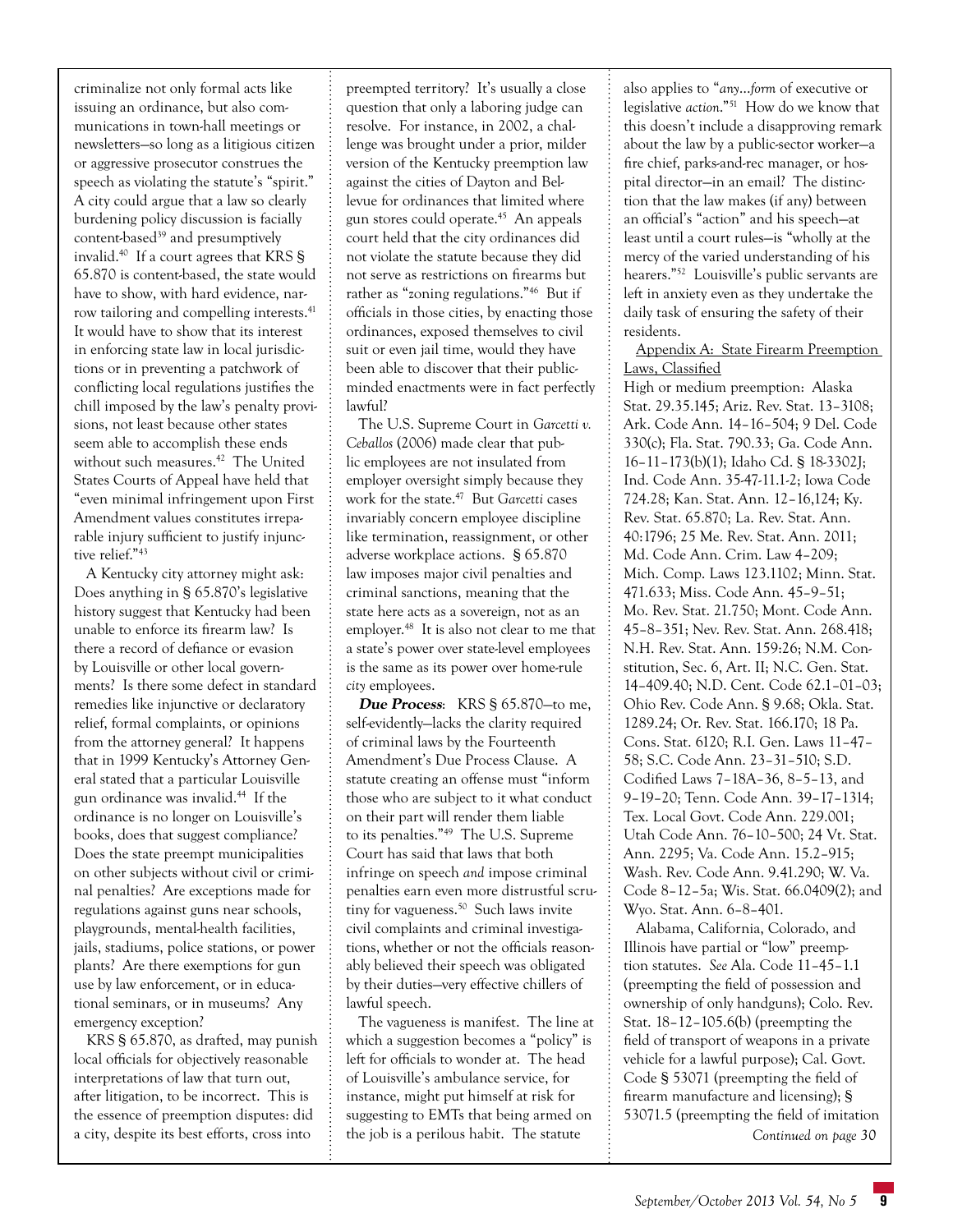## **Firearm Laws** *Cont'd from page 9*

firearms). Until July 2013, Illinois allowed local firearm ordinances but now preempts cities on handguns and assault weapons. *See* 430 Ill. Comp. Stat. Ann.  $65/13.1(b)$  [handguns] & (c) [assault] weapons].

New Jersey alone expressly permits local legislation on firearms, *see* N.J. Stat. 40:48–1. Nebraska appears to preempt the field of "purchase, lease, rental, and transfer of handguns" but grandfathers in existing municipal regulation. *See* Neb. Rev. Stat. 69–2401 and 69–2425.

The laws of the remaining four, nonpreempting states are Conn. Gen. Stat. 29–27 et seq. and 53a–216 et seq.; Haw. Rev. Stat. 134–1 et seq.; 140 Mass. Gen. Laws 121 et seq. and 269 Mass. Gen. Laws 10 et seq.; N.Y. Penal Law 265.00 et seq. and 400.00 et seq.

### **Notes**

1. Dist. of Columbia v. Heller, 554 U.S. 570, 635 (2008).

2. McDonald v. City of Chicago, 130 S. Ct. 3020, 3026 (2010) (Second Amendment is incorporated through the 14th Amendment against the states ). But as Professor Adam Winkler points out in his excellent GUNFIGHT: THE BATTLE OVER the Right to Bear Arms in America (W.W. Norton & Co., 2011), at x, the right to bear arms "has never rested primarily on the U.S. Constitution. The vast majority of states—forty-three as of this printing—protect the right of individuals to bear arms in their own state constitutions, meaning most Americans would enjoy the right regardless of the Second Amendment." *See also id.* at 257, noting that some of these provisions were ratified in the 1980s and 1990s. 3. United States v. Miller, 307 U.S. 174, 175 (1939) (rejecting constitutional challenge to the National Firearms Act); *see Heller*, 554 U.S. at 638 (Stevens, J., concurring) ("Since our decision in Miller, hundreds of judges have relied on the view of the Amendment we endorsed there").

4. *Winkler*, *supra*, at 64-65.

5. *Winkler*, *supra,* at 253-54.

6. 18 U.S.C. § 922(g). For an interesting challenge to the felon-in-possession provision, in §  $922(g)(1)$ , see the cert. petition filed by Alan Gura, the victorious advocate in *Heller* and *McDonald*, appealing the decision in Schrader v. Holder, 704 F.3d 980, 982 (D.C. Cir. 2013). 7. *See* United States v. Huitron-Guizar, 678 F.3d 1164, 1166 (10th Cir. 2012) ("No Second Amendment challenge since *Heller* to any of these provisions has succeeded."). 8. For a good round-up, see the Law Center to Prevent Gun Violence's "Post-*Heller*  Litigation Summary," updated September 1, 2012, *available at* http://smartgunlaws. org/post-heller-litigation-summary/. 9. Ark. Code Ann. § 5-73-306(16)(B), enacting Church Protection Act, State of Arkansas, 89th General Assembly, Regular Session, 2013, *available at* http://www.arkleg.state.ar.us/assembly/2013/2013R/Pages/BillInformation.aspx?measureno=sb71. 10. S.D. Codified Laws § 13-64-1, enacting H.B. No. 1087, S.D. Leg. Assem., Eighty-Eight Session, 2013, *available at*  http://legis.state.sd.us/sessions/2013/ Bill.aspx?File=HB1087ENR.htm. *See also* John Eligon, "A State Back Guns in Class for Teachers," N.Y. Times, March 8, 2013, *available at* http://www.nytimes. com/2013/03/09/us/south-dakota-gunlaw-classrooms.html?pagewanted=all&\_ r=0. *See also* 2013 Arkansas Laws Act 226 (H.B. 1243) (allowing certain individuals to possess concealed handguns on public university and college grounds). 11. S.D. Codified Laws § 32-20A-11, enacting S.B. No. 227, S.D. Leg. Assem., Eighty-Eight Session, 2013, *available at* http://legis.state.sd.us/sessions/2013/ Bill.aspx?File=SB227P.htm. 12. *See* Stephanie Condon, "Colorado gun laws go into effect facing immediate backlash," CBS News, July 1, 2013, *available at*  http://www.cbsnews.com/8301-250\_162- 57591800/colorado-gun-laws-go-into-effectfacing-immediate-backlash/. 13. Jack Healy, "Facing a Recall After Supporting Stronger Gun Laws in Colorado," N.Y. Times, July 29, 2013, A9, *available at* http://www.nytimes. com/2013/07/29/us/facing-a-recall-aftersupporting-stronger-gun-laws-in-colorado. html?pagewanted=all&\_r=0. 14. Institute for Legislation Action, NRA, "Arkansas: Church Protection Act Passes House by an Overwhelming Majority," *available at* http://www.nraila. org/legislation/state-legislation/2013/2/ arkansas-church-protection-act-passeshouse-by-an-overwhelming-majority.

aspx?s=&st=10468&ps=.

15. Mont. Code Ann. § 30-20-104, *available at* http://leg.mt.gov/bills/mca\_ toc/30\_20\_1.htm. For background see Jess Bravin, "A Gun Activist Takes Aim at U.S. Regulatory Power," WALL ST. J., July 14, 2011, *available at* http://online. wsj.com/article/SB10001424052702304 584404576442440490097046.html. 16. Alaska Stat. Ann. § 44.99.500 (West).

17. Wyo. Stat. Ann. § 6-8-404 (West). 18. Tenn. Code Ann. § 4-54-104 (West). 19. H.B. No. 2199, as yet uncodified, Kansas Legislative Session of 2013, *available at* http://www.kslegislature. org/li/b2013\_14/measures/documents/ hb2199\_00\_0000.pdf.

20. *See* Randy Barnett, Restoring the LOST CONSTITUTION (Princeton 2004), 316.

21. David B. Kopel, "The Second Amendment in the Tenth Circuit: Three Decades of (Mostly) Harmless error," 86 Denv. U. L. Rev. 938, *available at* http:// www.law.du.edu/documents/denveruniversity-law-review/v86-3/Kopel.pdf. 22. H.B. 2199, at Sec. 4(a).

23. Mont. Code. Ann. 30-20-104, *available at* http://leg.mt.gov/bills/ mca/30/20/30-20-104.htm ("A personal firearm, a firearm accessory, or ammunition that is manufactured commercially or privately in Montana and that remains within the borders of Montana is not subject to federal law or federal regulation, including registration, under the authority of congress to regulate interstate commerce.").

24. *See* Wickard v. Filburn, 317 U.S. 111 (1942) (introducing "substantial affects" test, by which even items that do not leave your farm or enter into commerce can nonetheless be subject to the commerce power; Gonzalez v. Raich, 545 U.S. 1 (2005) (intrastate marijuana cultivation has national affects). 25. Alaska Stat. 29.35.145(a) & (b)(2),  $(3)$ ,  $(4)$  &  $(c)$ .

26. In July, Illinois's firearm-preemption law expanded while city and state gun laws sustained heavy attack in federal court. *See* Ezell v. City of Chicago, 651 F.3d 684 (7th Cir. 2011) (preliminary injunction against city ordinance mandating firing-range training as prerequisite to lawful gun ownership); Moore